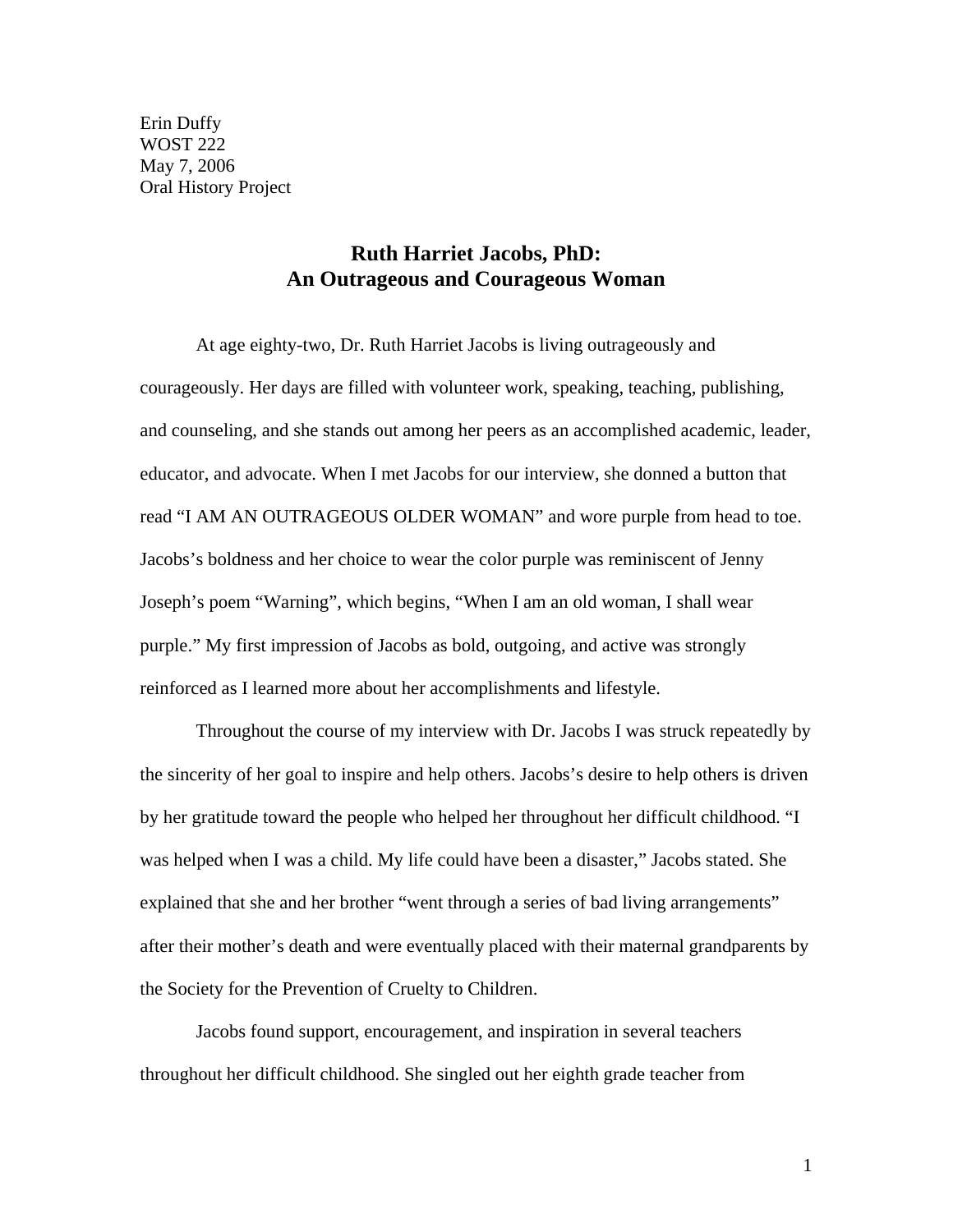Lawrence, Massachusetts, Miss Hutchings, as a role model explaining that she "treated me like I was smart, I thought I was dumb. And she liked my writing." Jacobs also stated that the neighborhoods where she lived with her grandparents were poor "and the schools were very bad." She reflected on the lack of opportunities she had at Roxbury Memorial High School because of her economic status and gender;

In those days, there was no help for people like me, no way that you could get a college scholarship. We were just shoved into the commercial course. We were expected to be secretaries, or clerks, or to have low level jobs as women.

Although her career opportunities were limited by her social position and her society's

gender constraints, two teachers at Roxbury Memorial recognized Jacobs's potential;

There was a marvelous history teacher who did teach a course for the commercial course students. And he said to me "you should be in the college track," and I said to him, "yeah but I do have to make a living after I graduate." And he said "well, at least I'll put you in my college history class." And he talked to a wonderful English teacher named Sophia Palm and I was in her college English course. And because of that I became the coeditor of the school literary magazine and the yearbook, and I discovered that I was a writer.

The confidence that Jacobs gained through these academic experiences inspired her later

endeavors as a writer and educator.

As her high school career came to an end, Jacobs prepared to enter the workforce.

Jacobs explained that Roxbury Memorial "let us out halfway through our senior year in

the commercial course if we could get a job." As expected, Jacobs found a clerical job

and left school halfway through her senior year. Unsatisfied with clerical work, Jacobs

looked for other job options;

My friend Lenore went to Boston University and she majored in journalism. And she heard that the men who graduated Harvard and wanted to enter the journalism business became copy boys, which is when you do all of the errands, you know, the first step. But the major Boston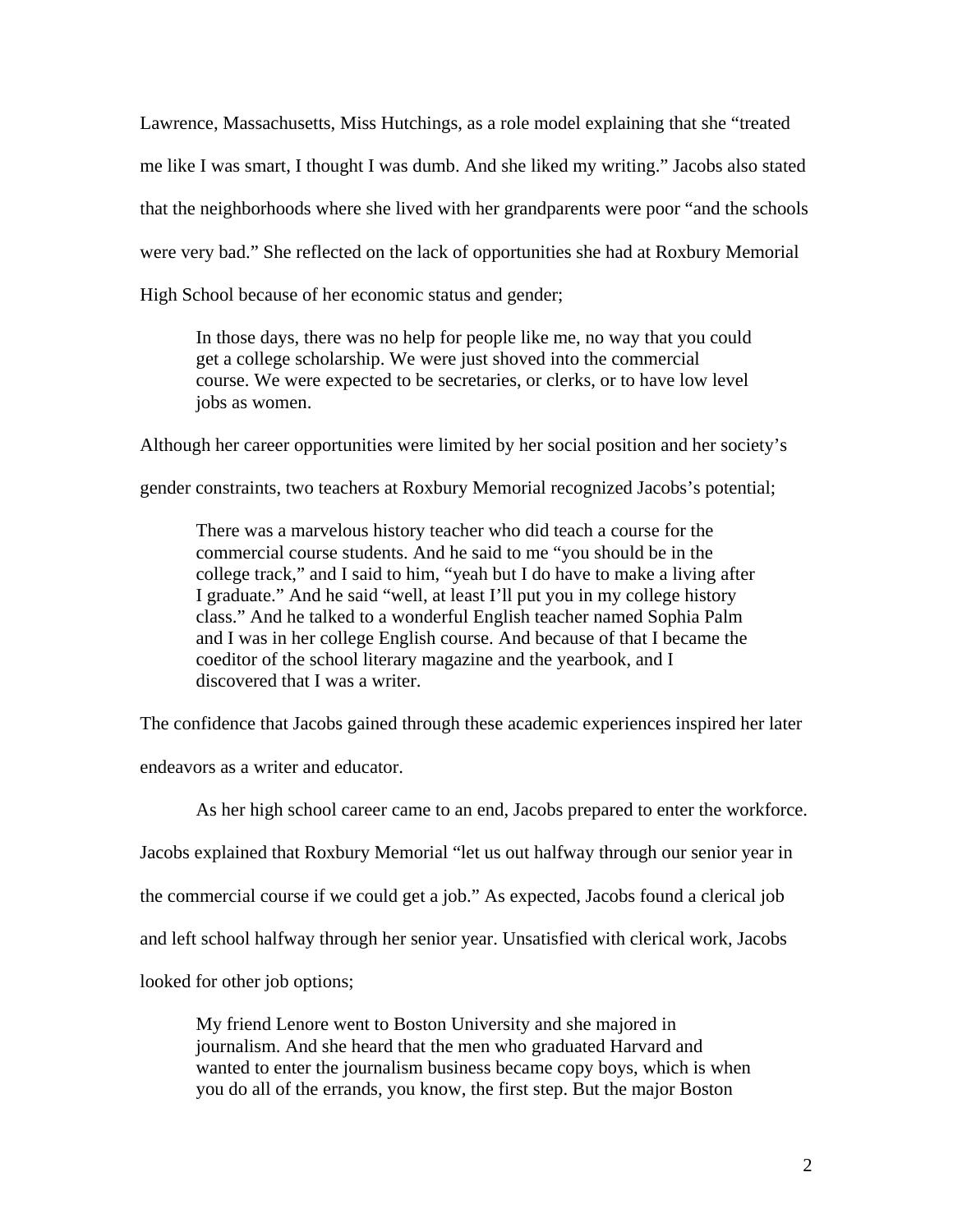newspaper, which no longer exists, couldn't get these Harvard graduates because they were all going off to war. So they were using girls. And on my lunch hour I went up to the newspaper and they hired me.

The war created new opportunities for women in the journalism field, and once Jacobs had her foot in the door she began to pursue her aspirations as a writer. She began writing feature stories on the side while she was a copy girl. She explained with pride that after working a year for the paper she was given a position as a reporter at age nineteen;

[The newspaper] would have to pay me extra for my stories by the inch and the paper discovered by the end of my first year that I was making more than the beginning reporters because they were paying me my copygirl salary and then these stories that I was writing on the side added up. So they made me a reporter, and I was the youngest reporter in the city of Boston.

As a journalist, she covered the state house, presidential elections, and city hall, and she interviewed important people such as Eleanor Roosevelt and Winston Churchill. Jacobs stated, "I had wonderful opportunities which might not have occurred except for the fact that the men were off to World War II." If not for the war and the lack of available male reporters, a woman would not have had the opportunity to cover such important news stories. It is also remarkable that Jacobs became a journalist with only a high school education, primarily in the commercial track. With immense perseverance and talent she was able to overcome the challenges that her level of formal education and her gender posed to achieve her dream of being a writer. Her success as journalist was undoubtedly due to both her gift for writing and the opportunities for women in the workforce at the time.

 The lack of prospective copy boys in the journalism field, and the consequential hiring of copy girls is an example of the changes in the work force during World War II and the opportunities that arose for women. In *America's Working Women*, Rosalyn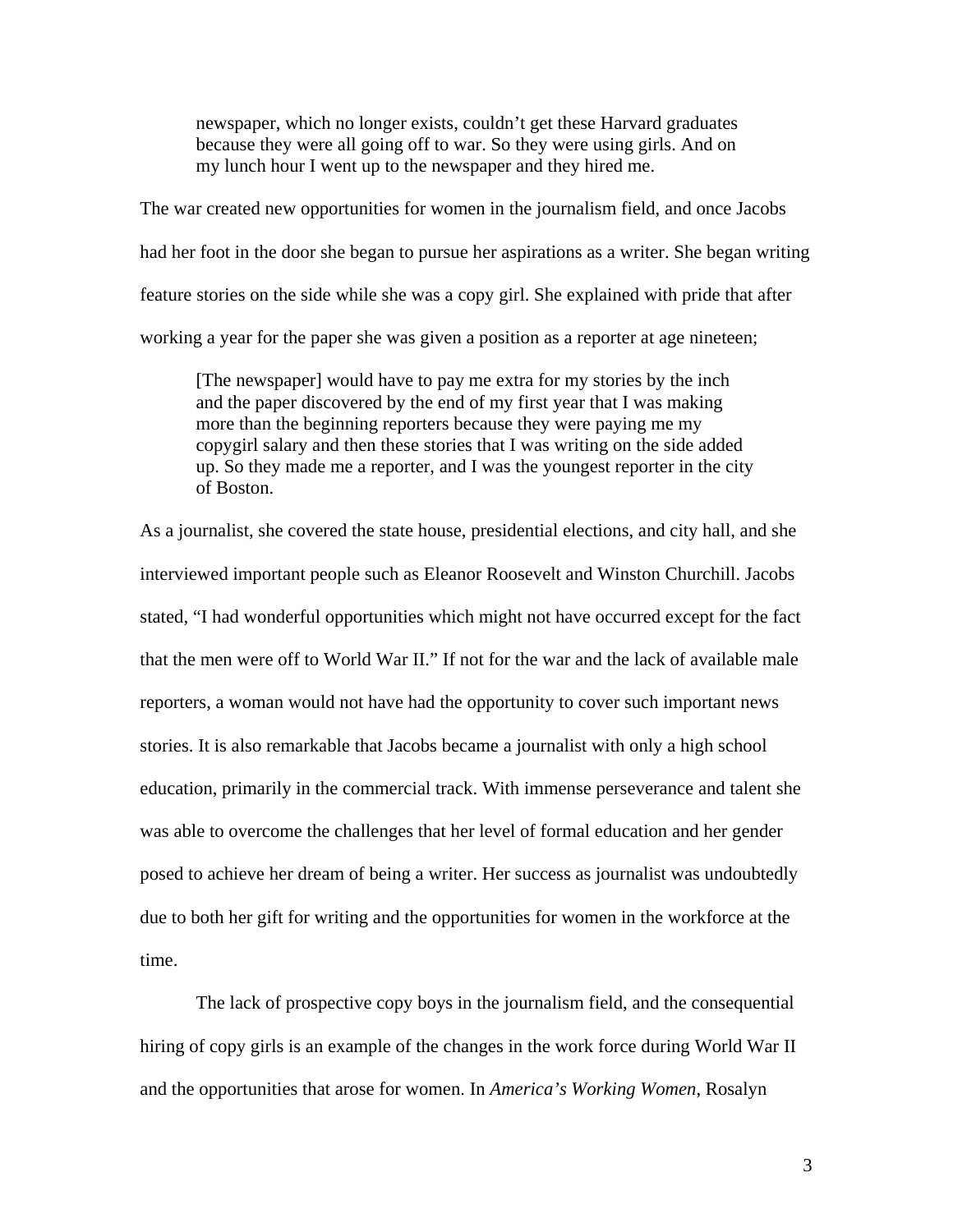Baxandall and Linda Gordon explain that women who were "previously restricted to lower-paying, unskilled, service jobs" gained access to high-paying skilled jobs in industry during the war<sup>[1](#page-3-0)</sup>. This was especially true in the industrial labor force, as the demand for machinery increased while available man power decreased. However, Jacobs's experience is an excellent example of the way that the war also increased women's opportunities in skilled jobs outside of the manufacturing industry.

 Jacobs married at age twenty-three and became pregnant with her first child at age twenty-four. She explains that "in those days women stayed home with their children if their husbands could afford it. It was a different world." This social expectation, and complications during her pregnancy, caused Jacobs to leave her job as a journalist and stay home with her children. When her youngest child started school, Jacobs began going to college at Boston University. She had already earned one year of credits attending night school while working as a journalist. Jacobs completed her bachelor's degree at age forty from Boston University. She began her undergraduate education as an Education major, but in her junior year she became interested in Sociology and graduated with as a Sociology major. She then earned her doctorate in Sociology from Brandeis University at age forty-five.

The "rhetoric" used by American leaders to stress "women's traditional roles as wives, mothers, and consumers" is described by Susan M. Hartmann in her introduction to Women's Employment and the Domestic Ideal in the Early Cold War Years<sup>[2](#page-3-1)</sup>.

Ultimately, Hartmann argues that "the actual behavior of women increasingly deviated

 $\overline{a}$ 

<span id="page-3-0"></span><sup>&</sup>lt;sup>1</sup> Rosalyn Baxandall, and Linda Gordon, with Susan Reverby, ed, America's Working Women: a Documentary History 1600 to the Present (New York: W. W. Norton, 1995) 245.

<span id="page-3-1"></span><sup>&</sup>lt;sup>2</sup> Susan M. Hartmann, "Women's Employment and the Domestic Ideal in the early Cold War Years", Not June Cleaver: Women and Gender in Postwar America, Ed. Joanne Meyerowitz (Philadelphia: Temple, 1994) 86.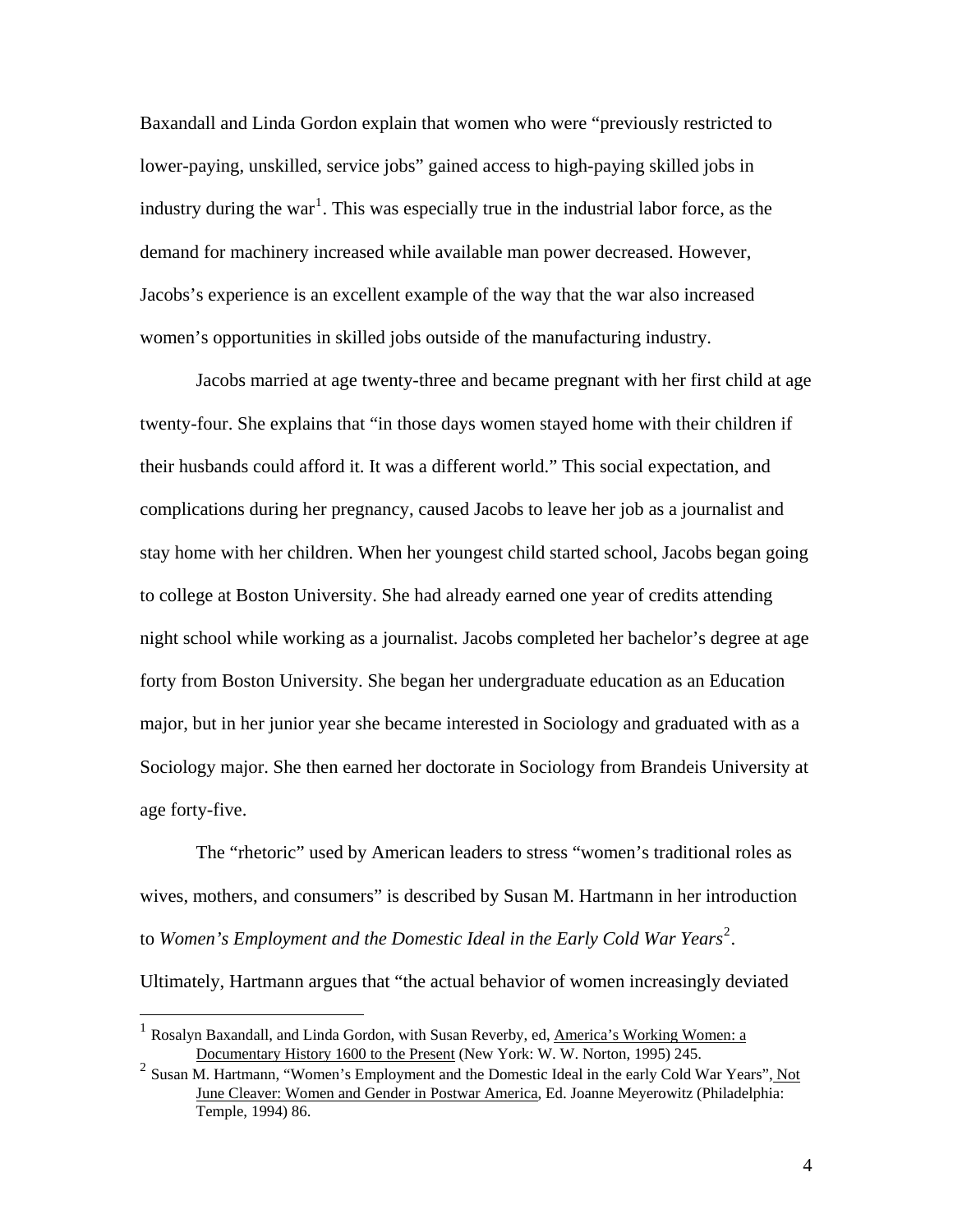from the celebration of domesticity," and Jacobs's choice to extend her life beyond the domestic sphere by pursuing her doctorate is an example of this proposed trend<sup>[3](#page-4-0)</sup>. Although Jacobs stayed home with her children, she did not limit herself to her domestic work; instead she was compelled to pursue her academic aspirations and become an educator.

Jacobs has never forgotten the important impact that her teachers had on her life. She began her undergraduate degree as an Education major, and, although she graduated with a major in Sociology, she became a college professor. Jacobs taught at Boston University for thirteen years and was the Chair of the Sociology Department at Clark for five years. Jacobs explained her decision to be an educator as a vehicle for helping others in the way that she had been helped as a child; "I've always wanted to help people and teaching seemed to me like a good way of helping people... what made me want to be a teacher were the teachers who really saved my life in many ways." Today, Jacobs continues to teach courses on creative writing, memoir writing, and aging. During our interview, Jacobs explained, "I teach in many ways. It's not only classroom teaching, but also workshops for older people and so on."

As a sociologist, Jacobs reflected on her experiences with her grandparents and chose to focus her research on gerontology;

Because of my early experience with my aged grand parents, and hanging out with there friends, who seemed to me like real people, I was shocked by the ageism in American society. So I started to do a lot of my work in sociology on ageing…and then I just have continued on that track…

Gerontology has continued to be central to Jacobs's work throughout her careers as a researcher, author, advocate, and consultant. As a specialist on aging, Jacobs served as

 $\overline{a}$ 

<span id="page-4-0"></span><sup>&</sup>lt;sup>3</sup> Hartmann 98.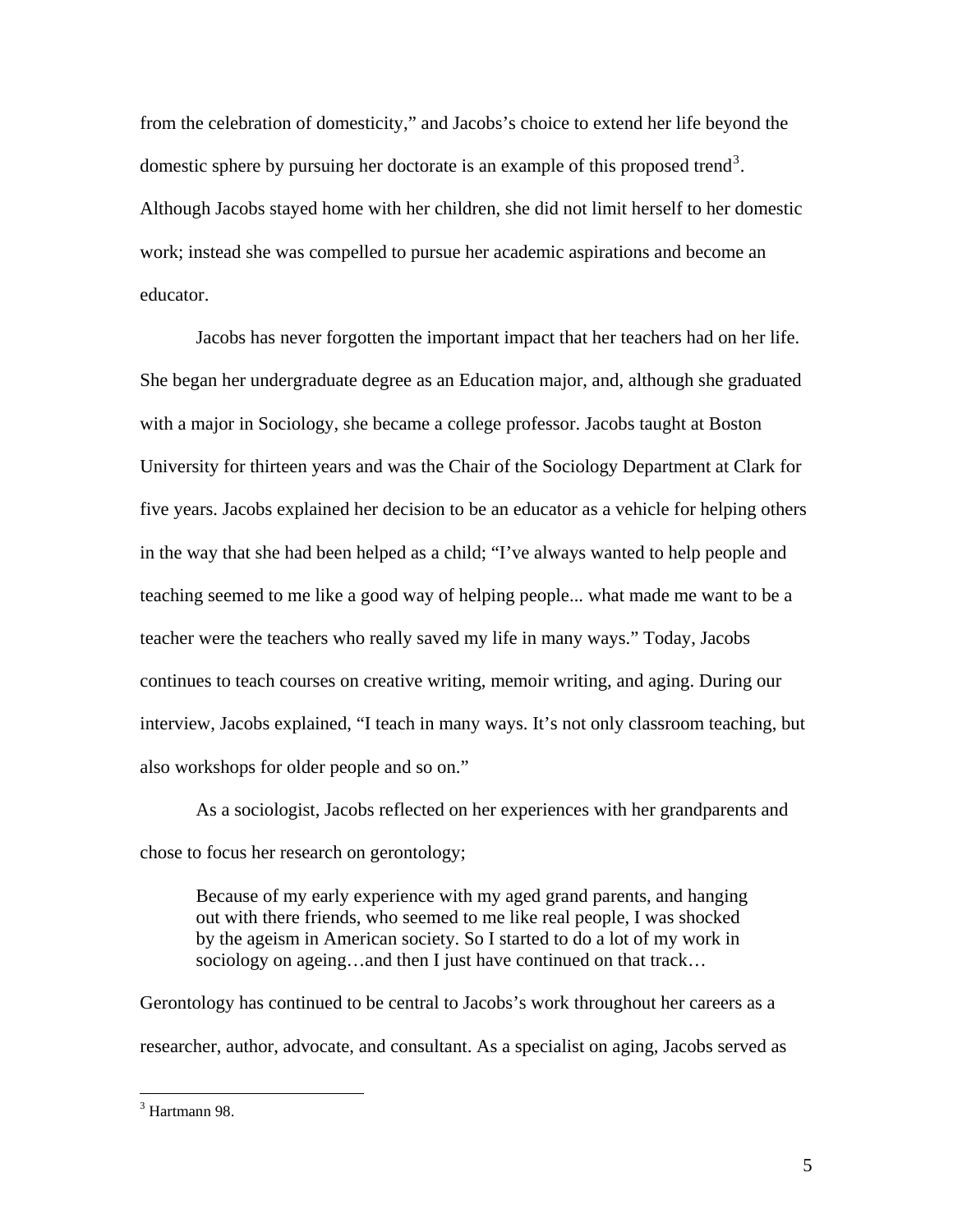the New England representative for AARP and also as a member of AARP's National

Task Force on Aging and Mental Health;

I went around New England and spoke to various organizations for free, and AARP would pay for my transportation. And then [AARP] asked me to serve on their National Task Force on Aging and Mental Health. And we publish some pamphlets and stuff like that. And I enjoyed that because they brought me to Washington, D.C. and I met people from all over the country.

Her expertise has also been sought recently by Mass Housing, the program responsible

for subsidized housing in Massachusetts. Jacobs speaks at elderly housing projects as a

part of a Mass Housing initiative called the Tenants Assistance Program;

You know, there's a lot of subsidized housing in Massachusetts, not only for elders but for families as well… There something called Mass Housing which has a program called TAP, Tenants Assistance Program. And they pay me to go into elder housing projects, and also sometimes projects where there are both elderly people and families, and give talks to help people and do some training. For example, in April I'm going to a large housing project that has an auditorium in Hyde Park. And I'm going to be training people who work in elder housing to understand what the needs are of elders, and how to help them and run programs for them. It's a four hour training which I'm doing.

Through both AARP and TAP, Jacobs has applied her work in gerontology and

sociology as a consultant and educator. This work has undoubtedly touched the lives of many people.

Jacob's has published nine books and numerous poems and plays on aging. Her books include *Older Women Surviving and Thriving*, *Button, Button, Who Has the Button?*, *Out of Their Mouths*, *Be an Outrageous Older Woman*, *Life After Youth: Female, Forty, What Next?*, *We Speak For Peace*, *Women who Touched My Life A Memoir*, *Re-engagement in later Life*, and *ABC's for Seniors: Successful Aging Wisdom from an Outrageous Gerontologist*. Her most recent publication is the play *Happy*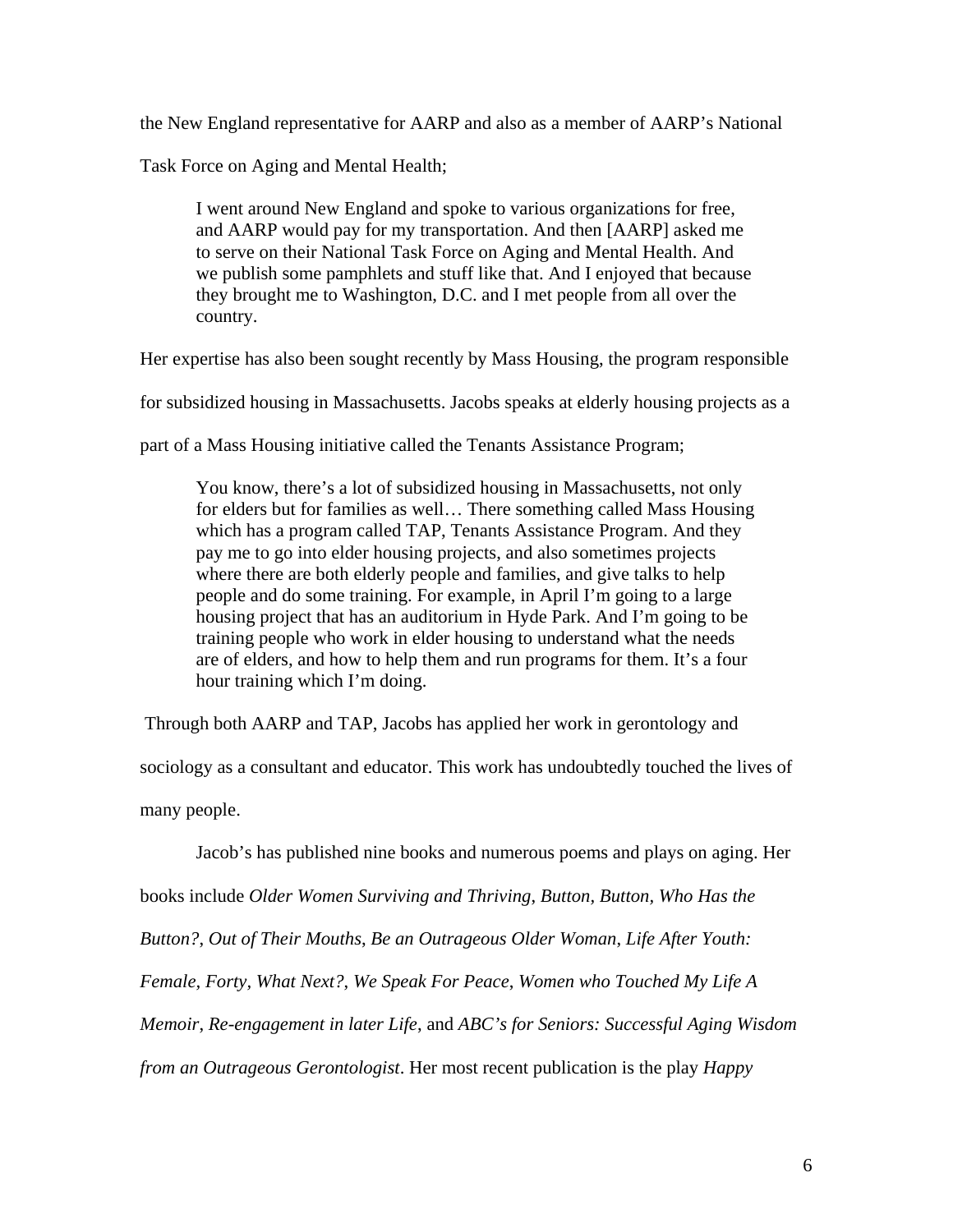*Birthday: a Play for Elders Acted by Elders*. She also writes an advice column titled "Dr. Ruth" in the *Senior Times*, a monthly paper for seniors in New England. All of her publications offer seniors insightful and uplifting advice, and encourage them to lead active, outrageous, and courageous lifestyle.

 Jacobs's book on displaced homemakers, *Life After Youth: Female, Forty, What Next?*, published in 1979, lead her to work on a two year project with the Wellesley Center for Research on Women in an effort to aid displaced homemakers. Displaced homemakers are women who have previously not worked outside of the home, but can no longer be financially supported by a husband because of his death, or illness, or a divorce. These women need skills to enter the workforce in order to support themselves and Jacobs's project with the Center helped women acquire necessary skills and handle the transition from being a homemaker to a working woman. Jacobs has been an active member of the Wellesley Center for Research on Women ever since this project. She often attends lectures and seminars at the Center and uses the Wellesley College Library for her research.

 During our interview, Jacobs asserted her position as a pacifist. She explained that covering the casualties during World War II as a journalist shaped her views on war. She also described her experiences as a volunteer in a Veterans' Administration Hospital after World War II;

I did some volunteer work in the Veteran's Administration Hospital to help people- veterans, and they were all men- who had not finished high school. And I went to their bedsides while they were recovering from the war and I got them ready for the high school equivalency exams, so they could get jobs when they recovered. But I saw all sorts of things, and a lot of guys who would never recover.

7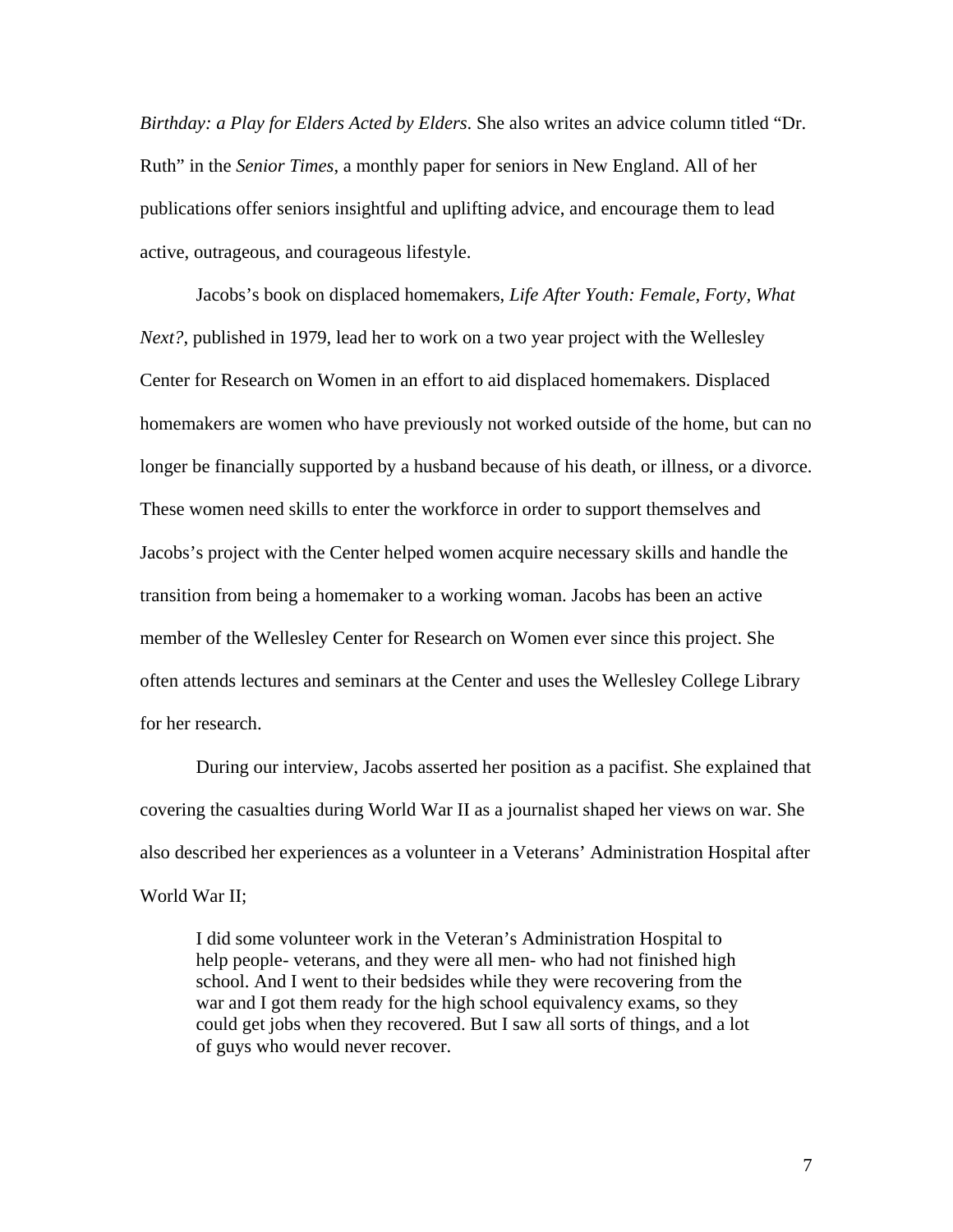This experience made an impact on Jacobs's perception of war and is also an example of her dedication to education. Her opposition to war has continued, and she stated, "I was very active in the anti-Vietnam War effort. I went on marches and vigilances and did all of the things that people did at that time." She expressed strong disapproval of the War in Iraq and explained that although she no longer participates in demonstrations, she still finds ways to express her pacifism and oppose this war.

 Throughout all of her work as an educator and author, Jacobs's goal has been to help people. It seems that she has truly succeeded in doing so, and she has found her work gratifying. Toward the end of our interview, Jacobs stated;

I've had a lot of gratification because I put my address in my book, *Be an Outrageous Older Woman*, and I get a lot of mail…I've done some individual counseling of older people, not for money, but just people who need help. They'll find me somehow through my books or online or they'll hear me speak. And I try to help them somehow… My goal has been to help people.

As an author, Jacobs shares advice and offers encouragement to her readers in the form of witty prose and poetry. She is a gifted writer with a heartfelt and uplifting message; it is no surprise to me that so many readers have contacted her. I found her most recent publications on aging, *ABCs for Seniors* and *Happy Birthday*, wonderfully inspiring and humorous. One example is the poem "B is for Bolder" in *ABC's for Seniors: Successful* 

*Aging Wisdom from an Outrageous Gerontologist*;

B is for Bolder when you get older. Do what you want to do let nobody step on you. Don't do what you are told ignore messages sold.

Be forceful and brave, get out of your cave,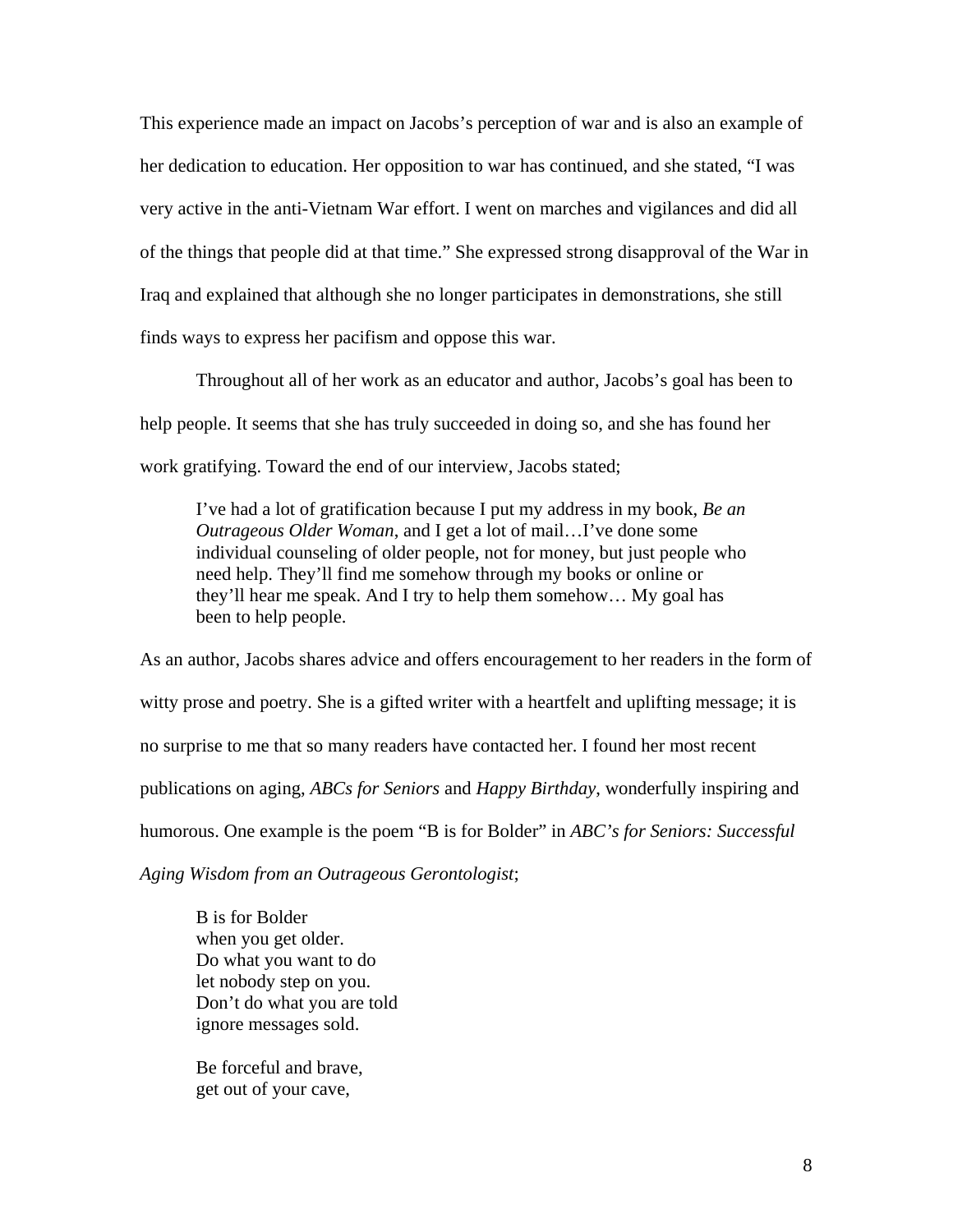ride on a wave. Being old, you're bright, and have second sight.

If not now, when? Speak up again and again tell kids, women, and men what is true and right. Use senior might, fly a bright kite, see every sight, dance every night, enjoy the moonlight, eat a tempting bite, climb every height, even with a cane or arthritic pain.

You're a survivor and a great thriver. File shyness in a folder Be warmer, not colder<sup>[4](#page-8-0)</sup>.

 $\overline{a}$ 

I feel that this poem best describes Jacobs's advice for her peers and her own lifestyle. She continues to be incredibly active- speaking, publishing, teaching, and counselingand shows no signs of slowing down. Jacobs is proud of her boldness and thrilled that others have benefited from her message. In addition to her sense of gratification regarding her own work, Jacobs also expressed both pride and satisfaction in the fact that both of her children are now "in helping professions." Jacobs's compassion for others, sincere desire to help people, and outgoing lifestyle are inspirational and she has accomplished a great deal through her hard work and talent.

 Jacobs's life coincides with the time period that we have discussed throughout this course, and her personal trials and triumphs are a reflection of the experiences of an entire generation of American women. She came of age during World War II and saw the

<span id="page-8-0"></span><sup>&</sup>lt;sup>4</sup> Ruth Harriet Jacobs, ABC's for Seniors: Successful Aging Wisdom from an Outrageous Gerontologist (Greentop: Hatala Geroproducts, 2006) 5-6.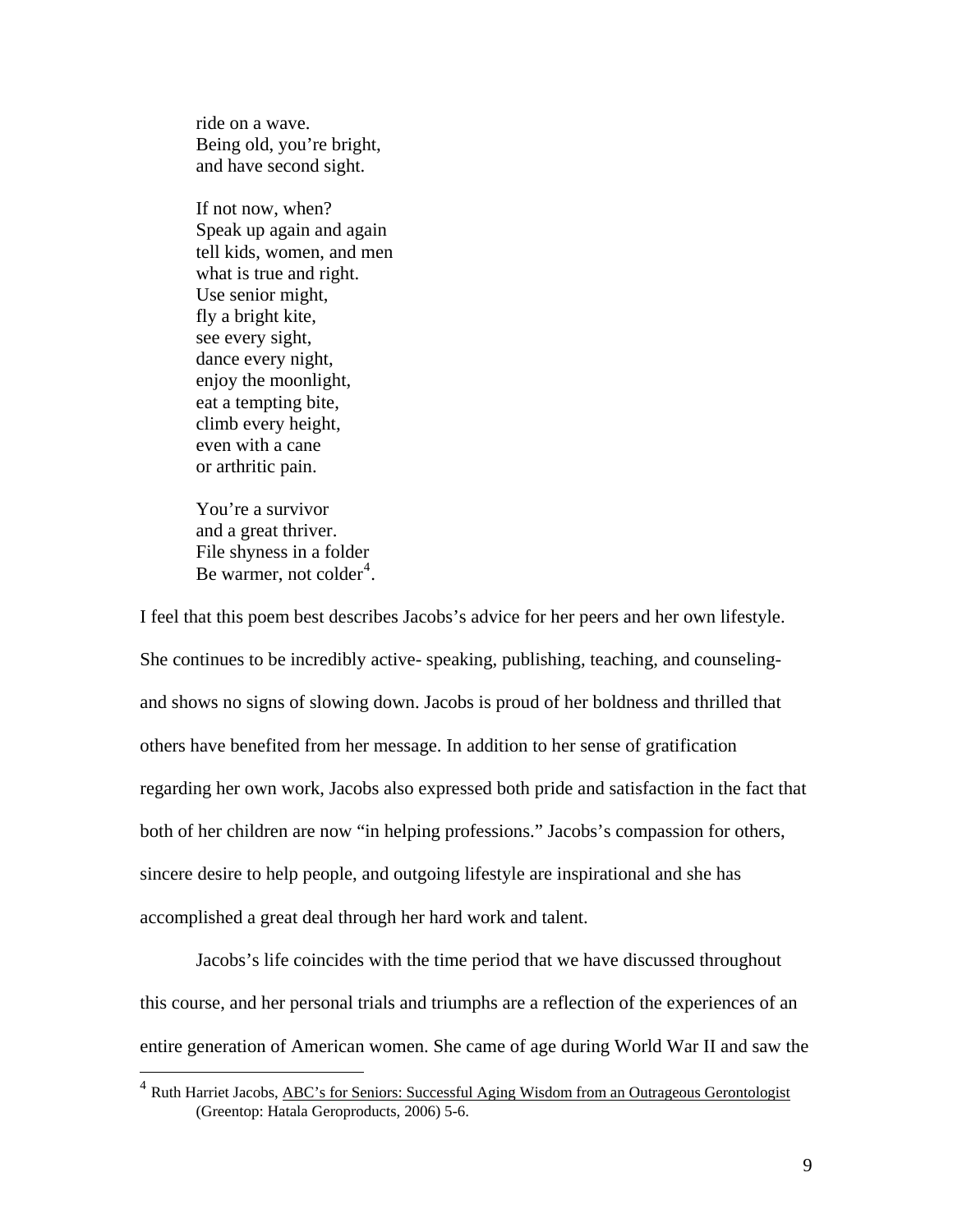advantages that women gained in the workforce during the war. She acknowledged her society's expectation that she would leave the workforce when she became a wife and mother. She received her doctorate degree during the Second Wave of the Women's Movement. She recognized the struggles of displaced homemakers in the late 1970s and actively sought to improve their condition. She has identified ageism as a major issue in American Society and is taking a stand against it. Jacobs continues to live her life courageously and boldly, and, although many women in her generation have shared her experiences, she continues to stand out among her peers as a leader and advocate for social change.

 After reflecting on all that I have learned about Dr. Ruth Harriet Jacobs through this oral history project, I have concluded that I want to be as outrageous and courageous as she is when, God willing, I am eighty-two years old.